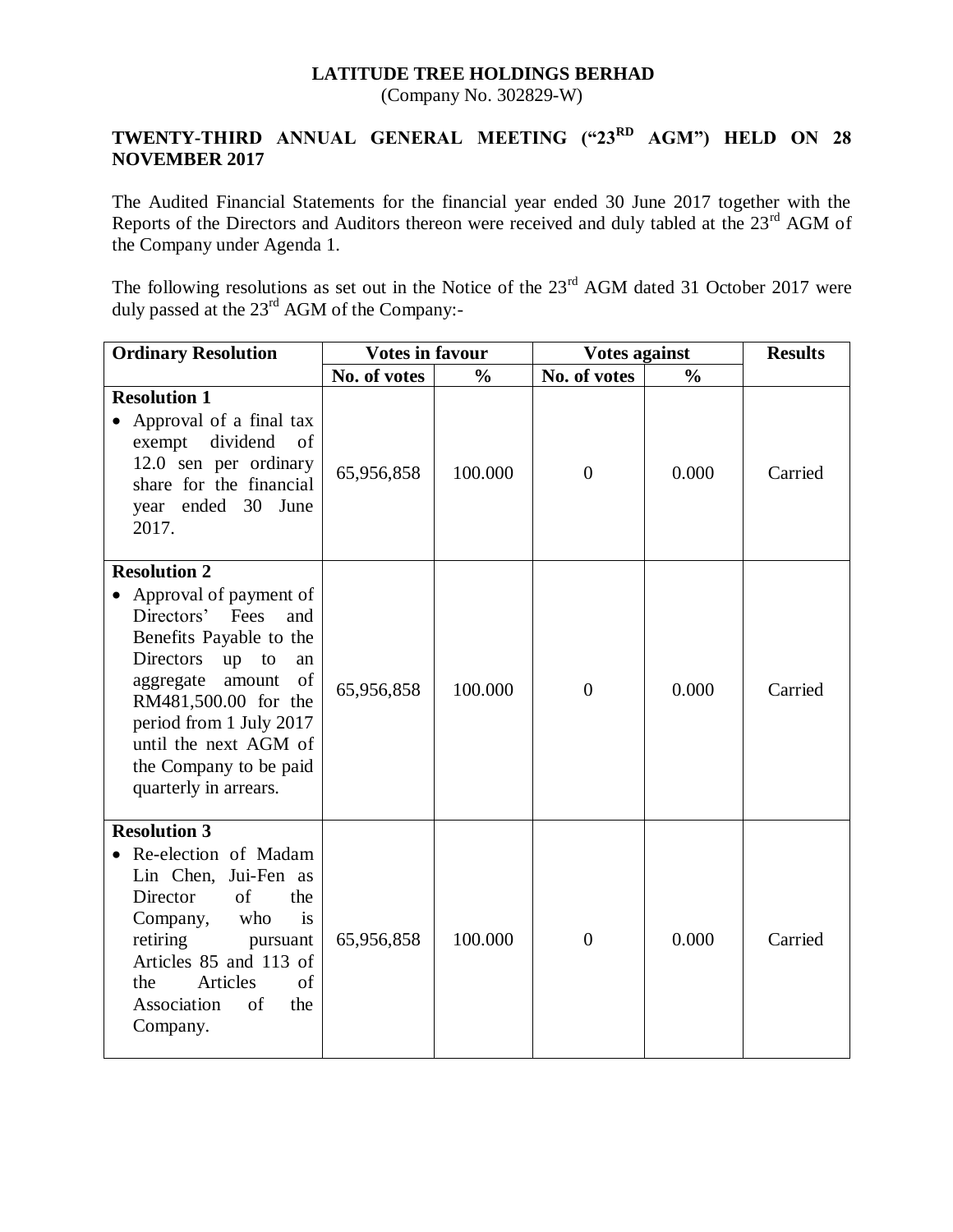## **LATITUDE TREE HOLDINGS BERHAD**

(Company No. 302829-W)

- *Outcome of the 23rd AGM held on 28 November 2017*

| <b>Ordinary Resolution</b>                                                                                                                                                                                         | <b>Votes in favour</b> |               | <b>Votes against</b> |               | <b>Results</b> |
|--------------------------------------------------------------------------------------------------------------------------------------------------------------------------------------------------------------------|------------------------|---------------|----------------------|---------------|----------------|
|                                                                                                                                                                                                                    | No. of votes           | $\frac{0}{0}$ | No. of votes         | $\frac{0}{0}$ |                |
| <b>Resolution 4</b><br>Re-election of Mr Lin,<br>Chin-Hung as Director<br>of the Company who is<br>retiring<br>pursuant<br>Articles 85 and 113 of<br>Articles<br>of<br>the<br>Association<br>of<br>the<br>Company. | 65,956,858             | 100.000       | $\overline{0}$       | 0.000         | Carried        |
| <b>Resolution 5</b><br>Re-appointment<br>of<br>Dato' Haji Shaharuddin<br>Bin Haji Haron<br>as<br>Director<br>of<br>the<br>Company.                                                                                 | 65,891,358             | 99.900        | 65,500               | 0.100         | Carried        |
| <b>Resolution 6</b><br>Re-appointment<br>of<br>Messrs Ernst & Young<br>Auditors of<br>the<br>as<br>and<br>Company<br>to<br>authorise the Directors<br>fix<br>their<br>to<br>remuneration.                          | 65,954,858             | 99.997        | 2,000                | 0.003         | Carried        |
| <b>Resolution 7</b><br>Proposed renewal of<br>authority under Section<br>76 of the Companies<br>2016<br>for<br>Act<br>the<br>allot and<br>Directors to<br>issue shares.                                            | 65,826,758             | 99.807        | 127,600              | 0.193         | Carried        |
| <b>Resolution 8</b><br>Proposed<br>renewal<br>of<br>authority<br>for<br>the<br>Company to purchase<br>its own shares.                                                                                              | 65,954,858             | 99.997        | 2,000                | 0.003         | Carried        |